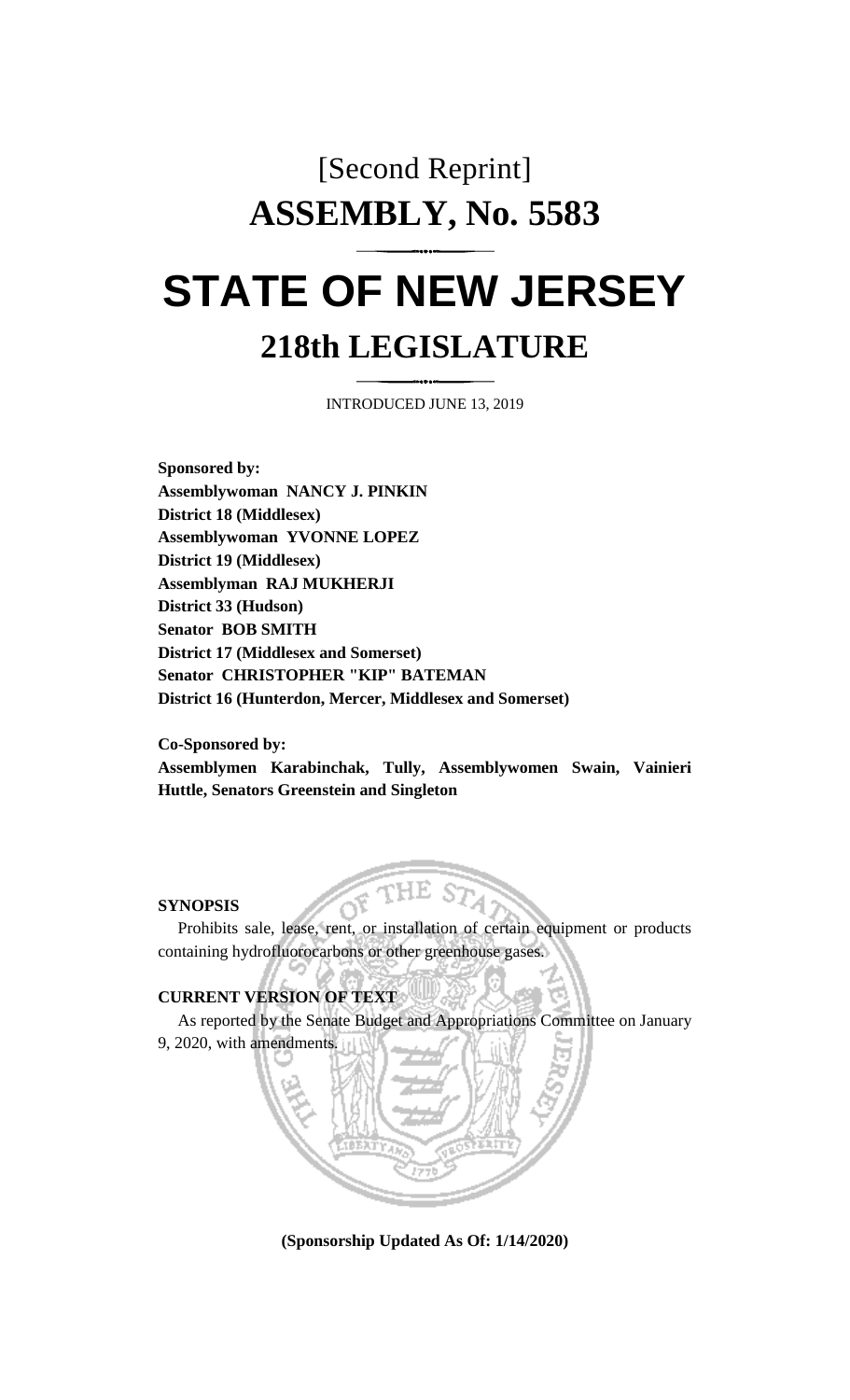## **A5583** [2R] PINKIN, LOPEZ

| I |
|---|
|   |

 **AN ACT** concerning the reduction of greenhouse gas emissions from 2 hydrofluorocarbons and supplementing Title 26<sup>2</sup> and Title 52<sup>2</sup> of the Revised Statutes. **BE IT ENACTED** *by the Senate and General Assembly of the State of New Jersey:* 1. As used in this act: "Class I substance" and "class II substance" mean those substances 10 listed in 42 U.S.C.  $^1$ **[**Sec. 7671a**]** s. 7671a<sup> $^1$ </sup>, as  $^1$ **[it]** that section<sup>1</sup> read on November 15, 1990, or those substances listed in Appendix A or B 12 of Subpart A of 40 C.F.R. Part 82, as those <sup>1</sup>appendices<sup>1</sup> read on January 3, 2017. "Department" means the Department of Environmental Protection. "Hydrofluorocarbons" means the class of greenhouse gases that are saturated organic compounds containing hydrogen, fluorine, and carbon. "Manufacturer" means any person, firm, association, partnership, corporation, governmental entity, organization, or joint venture that produces any product that contains or uses hydrofluorocarbons or is an importer or domestic distributor of such a product. "Residential consumer refrigeration product" means the same as <sup>1</sup>**that term is**<sup>1</sup> defined in <sup>1</sup> [section 430.2 of Subpart A of ]<sup>1</sup> 10 C.F.R. **[**Part 430 (2017)**]** s.430.2, as that section read on January 3, 2017**<sup>1</sup>** . 25 <sup>1</sup> Retrofit" means the same as that term is defined in 40 C.F.R s.82.152, as that section read on January 3, 2017.**<sup>1</sup>** "Substitute" means a chemical, product substitute, or alternative manufacturing process, whether existing or new, that is used to perform a function previously performed by a class I substance or class II substance and any substitute subsequently adopted to perform that function, including, but not limited to, hydrofluorocarbons. 2. a. No person shall offer any product or equipment for sale, lease, or rent, or install **<sup>1</sup>** or otherwise cause**<sup>1</sup>** any equipment or product <sup>1</sup>to enter into commerce<sup>1</sup> in New Jersey if that equipment or product consists of, uses, or will use a substitute, as set forth in Appendix U and Appendix V of Subpart G of 40 C.F.R. Part 82, as those <sup>1</sup> appendices<sup>1</sup> read on January 3, 2017, for the applications or end uses restricted by Appendix U or V of the federal regulation, as those <sup>1</sup>
appendices<sup>1</sup> read on January 3, 2017, consistent with the deadlines set forth in subsection b. of this section. **[**Nothing**]** Except where existing equipment is retrofitted, **nothing<sup>1</sup>** in this subsection shall require a person to cease using a product or equipment that was manufactured prior to the effective date of restrictions set forth in subsection b. of this section. A product or

**EXPLANATION – Matter enclosed in bold-faced brackets [thus] in the above bill is not enacted and is intended to be omitted in the law.**

**Matter underlined thus is new matter. Matter enclosed in superscript numerals has been adopted as follows: Assembly AEN committee amendments adopted December 9, 2019. Senate SBA committee amendments adopted January 9, 2020.**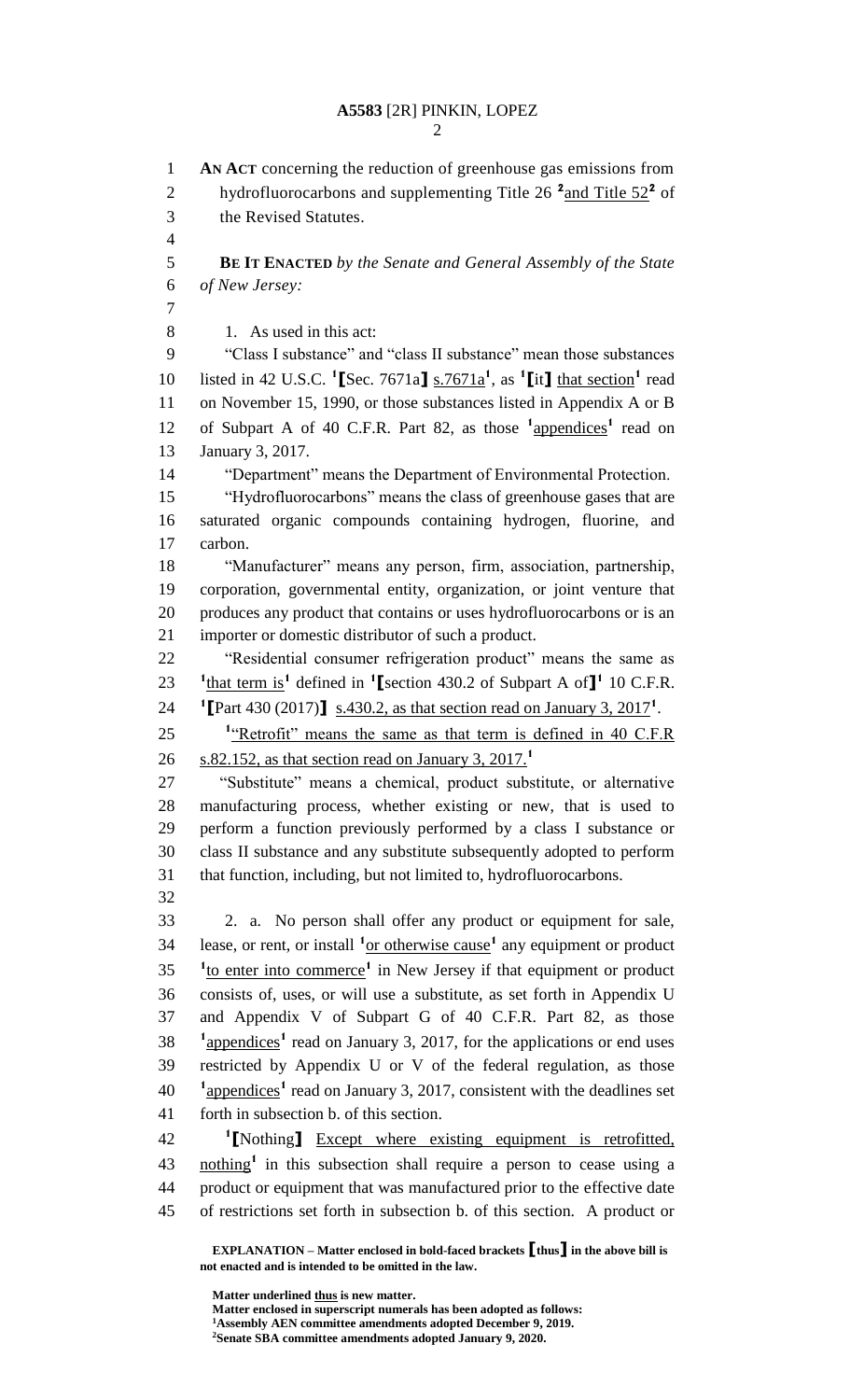## **A5583** [2R] PINKIN, LOPEZ

1 equipment manufactured prior to the applicable <sup>1</sup>effective<sup>1</sup> date of the **[**restrictions**]** restriction<sup>1</sup> specified in subsection b. of this section may be sold, imported, exported, distributed, installed, and used after <sup>1</sup> [such specified] the applicable effective<sup>1</sup> date. b. For the following products and equipment identified in Appendix U and Appendix V of Subpart G of 40 C.F.R. Part 82, as 7 those <sup>1</sup><sub>4</sub> appendices<sup>1</sup> read on January 3, 2017, the prohibition set forth in subsection a. of this section shall take effect beginning: (1) **<sup>1</sup> [**January**]** July**<sup>1</sup>** 1, 2020, for: (a) propellants; (b) rigid polyurethane applications and spray foam, flexible polyurethane, integral skin polyurethane, flexible polyurethane foam, polystyrene extruded sheet, polyolefin, and phenolic insulation board and bunstock; and 15 (c) supermarket systems, remote condensing units,  $\frac{1 \text{ and } 1}{2}$  standalone units **<sup>1</sup> [**, and vending machines**] 1** ; (2) January 1, 2021, for: (a) refrigerated food processing and dispensing equipment; (b) compact residential consumer refrigeration products; and (c) polystyrene extruded boardstock and billet, and rigid polyurethane low-pressure two-component spray foam; 22 (3) January 1, 2022, for <sup>1</sup>:  $\frac{(a)^{1}}{23}$  residential consumer refrigeration products other than compact 24 and built-in residential consumer refrigeration products <sup>1</sup>; and 25 (b) vending machines<sup>1</sup>; (4) January 1, 2023, for: (a) cold storage warehouses; and (b) built-in residential consumer refrigeration products; (5) January 1, 2024, for centrifugal chillers and positive displacement chillers; and 31 (6) On either  $\textbf{1}$  **[January**]  $\underline{\textbf{July}}$ <sup>1</sup> 1, 2020, or the effective date of the restrictions identified in Appendix U and Appendix V of Subpart G of 40 C.F.R. Part 82, as those **<sup>1</sup>** appendices**<sup>1</sup>** read on January 3, 2017, whichever is later, for all other applications and end uses for 35 substitutes not covered by the categories <sup>1</sup>[set forth in]<sup>1</sup> listed in paragraphs (1) through (5) of this subsection. c. The department may, by rule or regulation adopted pursuant to the "Administrative Procedure Act," P.L.1968, c.410 (C.52:14B-1 et seq.): (1) modify the effective date of a prohibition established in subsection b. of this section, if the department determines that such modification reduces the overall risk to human health or the environment and reflects the earliest date that a substitute is currently or potentially available; (2) prohibit the use of a substitute if the department determines that the prohibition reduces the overall risk to human health or the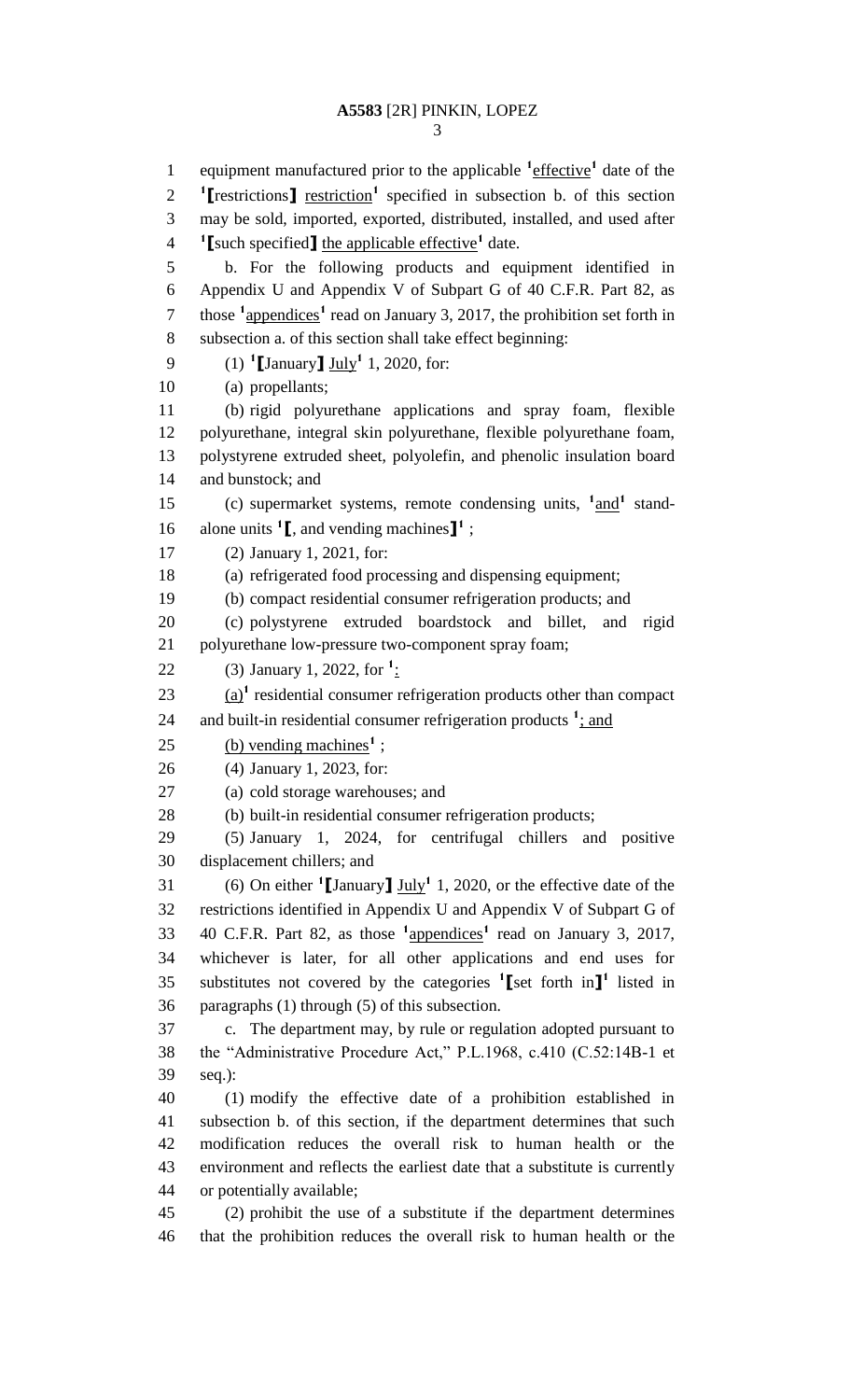environment and that a lower risk substitute is currently or potentially available; (3) (a) adopt a list of approved substitutes, use conditions, or use limits, if any; and (b) add or remove substitutes, use conditions, or use 5 limits to or from  $\frac{1}{\pi}$  [such] the<sup>1</sup> list  $\frac{1}{\pi}$  of approved substitutes, use 6 conditions, or use limits<sup>1</sup> if the department determines such action reduces the overall risk to human health and the environment; and (4) designate acceptable **<sup>1</sup> [**issue**] 1** uses of hydrofluorocarbons for medical uses that shall be exempt from the prohibitions set forth in subsection b. of this section. 11 d. <sup>1</sup>(1) No later than one year after enactment by another state of restrictions on substitutes applicable to new light duty vehicles, the department may adopt restrictions applicable to the sale, lease, rental, or other introduction into commerce by a manufacturer of new light 15 duty vehicles consistent with the restrictions identified in appendix B 16 of Subpart G of 40 C.F.R. Part 82, as that appendix read on January 3, 2017. (2) If the United States Environmental Protection Agency approves a previously prohibited hydrofluorocarbon blend with a global warming potential of 750 or less for foam blowing of polystyrene extruded boardstock and billet and rigid polyurethane low- pressure two-component spray foam pursuant to the significant new 23 alternatives policy program established pursuant to the federal "Clean Air Act," 42 U.S.C. s.7671k, the department may propose a rule in accordance with "Administrative Procedure Act," P.L.1968, c.410 26 (C.52:14B-1 et seq.), to conform the requirements established under 27 this section with that federal action.  $\cdot$   $\cdot$   $\cdot$  The authority granted by this section to the department for restricting the use of substitutes is supplementary to the authority to control air pollution pursuant to the "Air Pollution Control Act (1954)," P.L.1954, c.212 (C.26:2C-1 et seq.). 

 3. a. A manufacturer shall disclose the hydrofluorocarbons and substitutes used in its products or equipment **<sup>1</sup> [**. Such disclosure shall take the form of a label on the equipment or product that meets the requirements set forth by the department pursuant to**]** in a form and 37 manner as determined by the department pursuant  $\omega^1$  rules and regulations adopted pursuant to the "Administrative Procedure Act," P.L.1968, c.410 (C.52:14B-1 et seq.) **<sup>1</sup> [**or the**]** , which may take the 40 form of a<sup>1</sup> model rule established by the United States Climate Alliance. **<sup>1</sup> [**To the extent feasible, the department shall recognize existing**]** Until such time as the department adopts disclosure rules pursuant to this section, a manufacturer shall use**<sup>1</sup>** labeling that provides sufficient disclosure of the use of substitutes in the product or equipment.

b. **<sup>1</sup> [**Beginning December 31, 2019, and annually thereafter, a manufacturer shall notify the department of the types of products and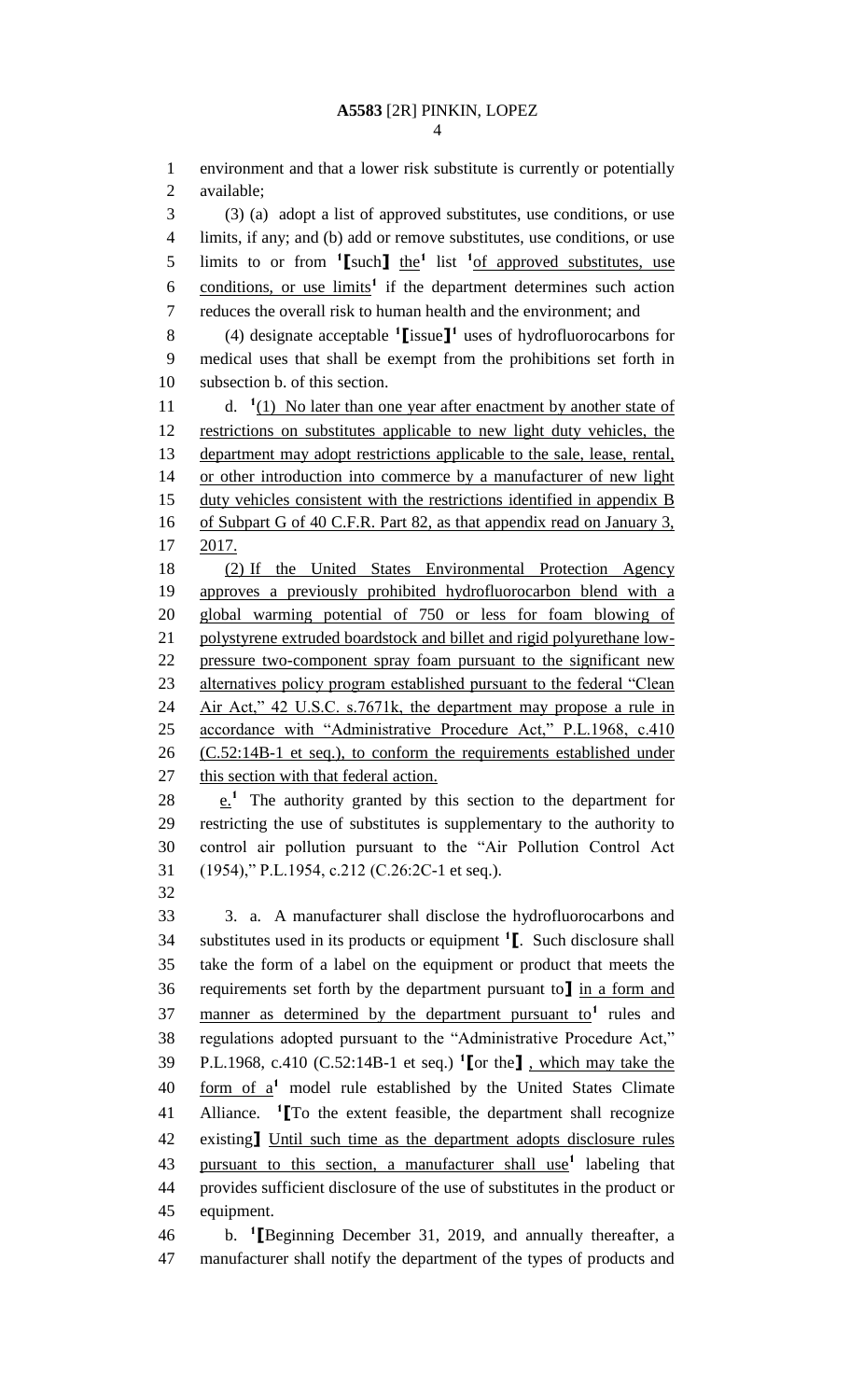equipment containing hydrofluorocarbons that the manufacturer sells, offers for sale, leases, installs, or rents in the State. This notice shall identify each product or piece of equipment and must identify the individual substitutes used in each product or piece of equipment.

 $\therefore$  **1**<sup>1</sup> The department may adopt, pursuant to the "Administrative" 6 Procedure Act," P.L.1968, c.410 (C.52:14B-1 et seq.),  $1_{\text{any}}$ <sup>1</sup> rules and 7 regulations <sup>1</sup> as the department's determines necessary<sup>1</sup> to administer, implement, and enforce this section. Where feasible and appropriate, such rules and regulations shall be consistent with the regulatory standards, exemptions, reporting obligations, disclosure requirements, and other compliance requirements of other states that have adopted restrictions on the use of hydrofluorocarbons, or a model rule established by the United States Climate Alliance.

 4. Any person who installs, repairs, maintains, services, replaces, recycles, or disposes of a stationary refrigeration or air 17 conditioning appliance, <sup>1</sup>[or] and<sup>1</sup> any person who distributes or reclaims refrigerants, shall follow the requirements, including  $\frac{1_{\text{the}}}{1_{\text{the}}}$  19 prohibitions on venting of refrigerants, <sup>1</sup>[as]<sup>1</sup> set forth in Subpart F 20 of 40 C.F.R. Part 82, as <sup>1</sup>[those] that subpart<sup>1</sup> read on January 3, 2017. The department may by rule or regulation adopted pursuant to the "Administrative Procedure Act," P.L.1968, c.410 (C.52:14B- 1 et seq.), modify or add to such requirements if the department determines that such modifications or additions reduce overall risk to human health or the environment.

 5. A person who violates the provisions of sections 2 through 4 of this act, or any rule or regulation adopted pursuant thereto, shall 29 be subject to the <sup>1</sup> enforcement and penalty<sup>1</sup> provisions of section 19 of P.L.1954, c.212 (C.26:2C-19) **<sup>1</sup> [**, as appropriate**] 1** .

6. **<sup>1</sup>** a.**1** 6.  $1a$ , No later than December 1, 2020, the department, in consultation with other relevant departments and agencies, shall prepare and submit, to the Governor and, pursuant to section 2 of P.L.1991, c.164 (C.52:14-19.1), to the Legislature, a report **[**addressing**]** providing recommendations on<sup>1</sup> how to increase the use of substitutes with low global warming potential that reduce overall risk to human health and the environment in mobile sources, utility equipment, and consumer appliances, and how to reduce other uses of hydrofluorocarbons in the State, including recommendations, if deemed appropriate, concerning how to structure, fund, and prioritize a State incentive program to reduce uses of hydrofluorocarbons in the State.

<sup>1</sup>**b.** In lieu of submitting a separate report pursuant to this section, the department may include the information required to be submitted pursuant to subsection a. of this section in the report required pursuant to subsection c. of section 6 of P.L.2007, c.112 (C.26:2C-42), provided